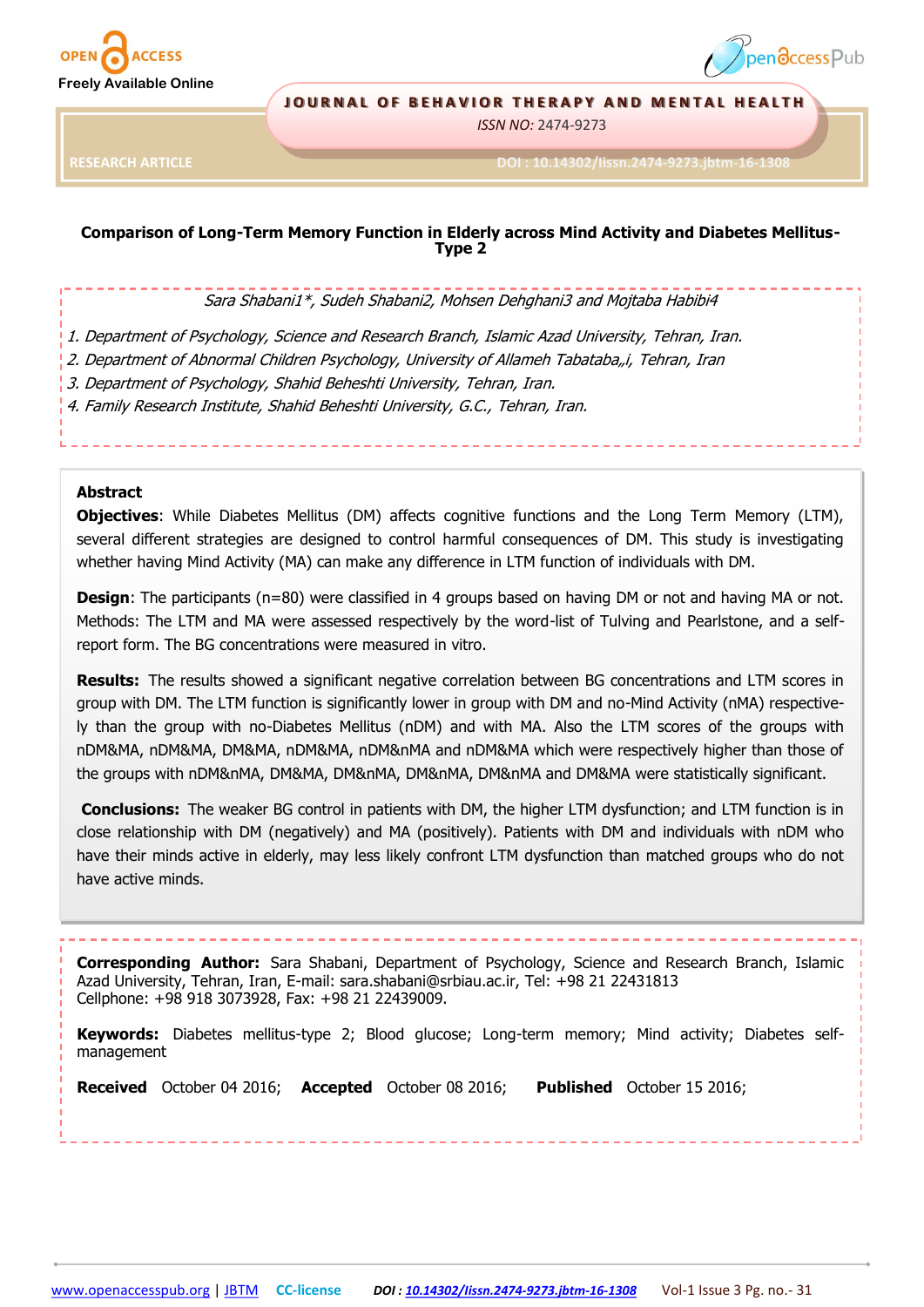

#### **Introduction**

Human bodies' cells need oxygen and fuel to survive. It is clear that gastrointestinal tract which provides fuel is sometimes empty. Thus, there should be a storage to reserve the nutrition materials for future consumption when the stomach is vacant. Liver cells transform glucose to glycogen and save it. This mission is possible in presence of insulin hormone, which is a peptide made by Pancreas glands. Therefore, when glucose and insulin are both present in bloodstream, part of the glucose would be consumed as fuel and the other part would be reserved as glycogen (1).

Diabetes Mellitus (DM), which is characterized with increased blood sugar over a long period, is due to either the pancreas not producing enough insulin (type 1) or the cells of the body not responding properly to the produced insulin (type 2). In advanced stages of DM type 2, exhausted β cells of pancreas gradually decrease releasing insulin (2). Continued uncontrolled high density of Blood Glucose (BG) leads to initiate abnormal activities and altered structure of blood vessels of various tissues in all over body (3). This, in turn, leads to the elevated risk of heart attacks and cardiovascular diseases (4), stroke (5), advanced kidney diseases (6), retinopathy and blindness (7), ischemia (8) peripheral organs gangrene (9), peripheral neuropathy (10), autonomic nervous system dysfunctions (11), delirium (12), and microstructural abnormalities in brain white matter (13).

Neuropathy in diabetic individuals averagely initiates in 10 to 20 years after DM onset (14; 2). Thus, psychophysiological aspects (15; 16) of DM are important consequences. One of these considering outcomes is cognitive impairment. Type 2 DM has effects on cognitive functions (17; 16; 14; 18) autobiographical memory (19) and slowing down psychomotor system overall (20). Likewise, Elias and colleagues (21) could find chronic DM affecting cognitive performance only when men and women were combined for analyses.



Beside numerous medical treatments, lifestyle is proven to be effective in reducing diabetic symptoms through the Finnish Diabetes Prevention Study (22) and the Diabetes Prevention Program (23). Dietary modification that targeted a low-calorie, high fiber diet and moderate intensity physical activity resulted in a moderate weight loss. In both studies, the risk reduction for diabetes was 58% at 4 years (24). In other trials, overweight Japanese men (aged 30 to 60 years) with impaired fasting glucose were randomized to either a frequent intervention group or a control group for 36 months. Results showed an incidence of type 2 diabetes of 12.2% in the frequent intervention group and 16.6% in the control group, with an adjusted Hazard Ratio in the frequent intervention group of 0.56 (25). A 20 year follow up trial showed that risk of diabetes incident and vision-threatening retinopathy was reduced by 47%. (26). A group-based lifestyle interventions over 6 years could prevent or delay diabetes for up to 14 years after the active intervention and also leaded to reduced cardiovascular diseases (27).

In addition to medical benefits of life style alteration, educating Diabetes Self-Management Strategies (DSMS) has been suggested by health experts since couple of years ago (28) as a systematic intervention that involves active patient participation in self-monitoring (physiological processes) and /or decision making/managing (29). Continuing DSMS education and supports, through several standards (30) can help the individuals, even children and adolescents (31), to overcome barriers and to cope with the ongoing demands in order to facilitate changes during the course of treatment and life transitions (32). Furthermore, DSMS recognizes that patient-provider collaboration and the enablement of problem-solving skills are crucial to the individual's ability for sustained self-care (33). As the literature have shown DSMS education is recognized successful in assuaging various elements which are involved in DM (34; 35; 36; 37).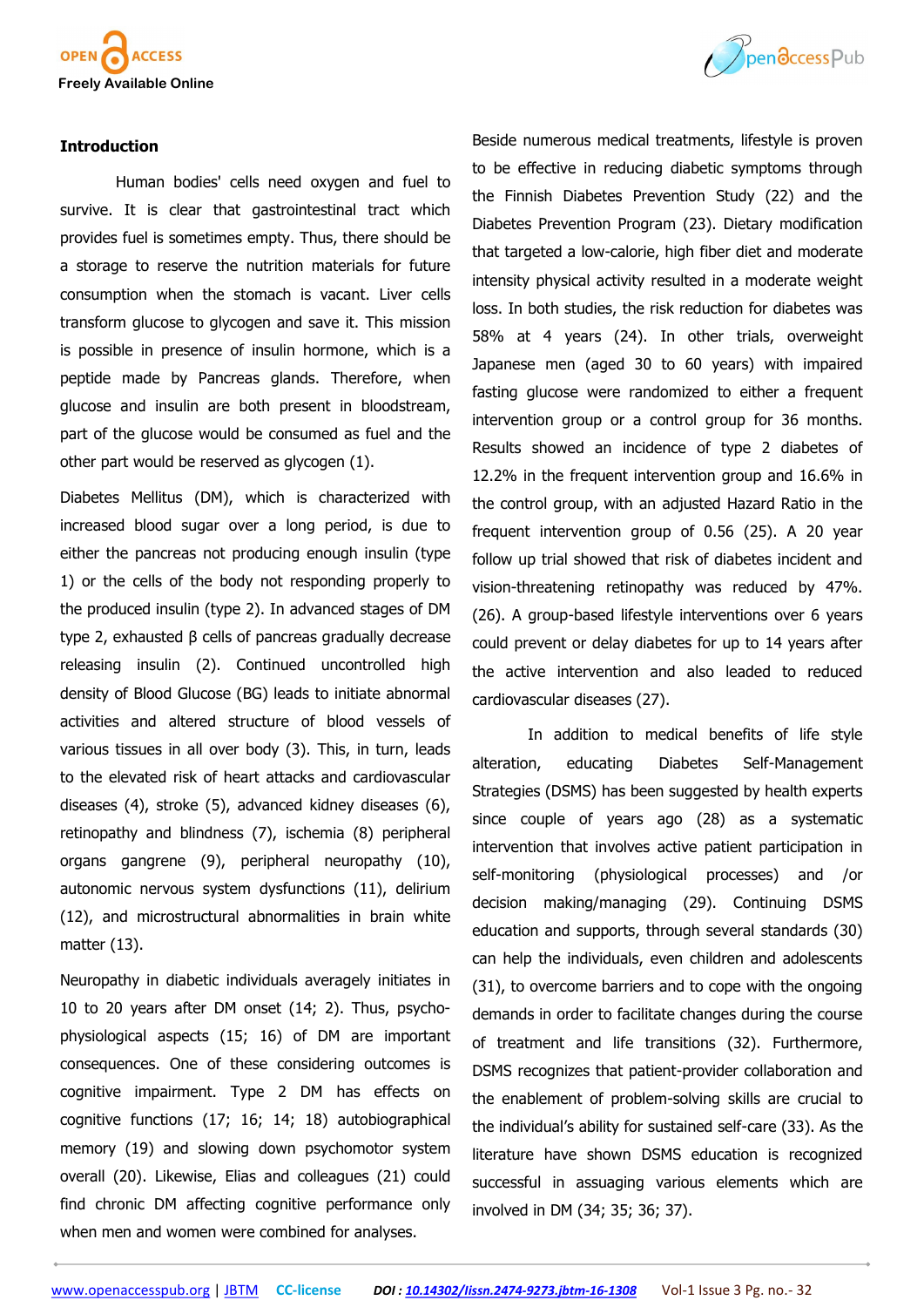

Moreover, advanced age per se is considered as a risk factor for type 2 DM (38; 39) since, the disposal of glucose load is progressively impaired during aging (40). Furthermore, literature have shown that elderly is associated with different kinds of cognitive dysfunctions (41); and as were shown earlier, DM can influence cognitive functions as well. Hence, elderlies with DM are at risk of cognitive dysfunctions much more than nDM or younger individuals are. However, studies have revealed that even in old age the neuroplasticity of the human brain enables it to rewire, readapt, renew and not only change its structure but also generate new neuron connections (42). As an evidence for cognitive improvement, a meta-analysis study has shown that mind-body exercise, Tai Chi, positively affective on memory functions, spatially verbal working memory in elderlies (43), since, physical exercise may be an important tool for managing cognitive health in advanced age as well (44). Also research have applied particularly computer-based training (45) with the objective to improve the mental cognition of elderly (46; 47; 48).

To put it briefly, despite all the promising interventions which have been designed and investigated until now, the gap for reinforcing and rehabilitating the cognitive abilities of patients with DM is not still considered appropriately. Thus, this study is going to investigate if MA and BG are correlated with LTM functions among Iranian elderly samples of type 2 DM.

## **Methods**

#### **Participants**

All participants were selected from referrals to a Clinical Laboratory in Iran. The volunteers were matched for age (50 to 65 years old,  $M = 56.4$  and SD = 3.85), type 2 DM duration (had been diagnosed as type 2 DM by an endocrinologist for 10 to 20 years) and education (they all had college diploma or bachelor degree). Due to effect of intelligence on memory (49), education level is considered as an indicator of intelligence which was



not accessible to measure before DM onset. The participants were classified in four groups (20 per each groups) based on having MA or not and having DM or not, as the following: the group with "no Diabetes Mellitus" & "Mind Activity" (nDM&MA), the group with "no Diabetes Mellitus" & "no Mind Activity" (nDM&nMA), the group with "Diabetes Mellitus" & "Mind Active" (DM&MA) and the group with "Diabetes Mellitus" & "no Mind Activity" (DM&nMA).

In order to keep the conditions matched for all groups, the subjects of all groups were excluded if they had been labeled as any disease but pre-hypertension (120/80mm Hg to 139/89mm Hg) and/or high blood lipid (Cholesterol: 200 to 300mg/ml, Triglyceride: 150 to 250mg/ml). Since, hematophobia leads to anxiety and anxiety in turn elevates blood sugar (50), all participants were controlled for hematophobia by reporting any sign of exposure arousal.

#### **Measures**

#### Blood Glucose:

Blood samples were collected in sterilized tubes and the serums were separated by centrifuging. Fasting BG levels were measured by glucose- oxidase method (51) using Pars Azmun's kit for Blood Glucose (Pars Azmun Company, Iran).

#### Long-Term Memory:

To assess this variable the word-list of Tulving and Pearlstone (52), which was initially designed to evaluate the impact of clue word on recalling all items of a cluster, was used. Remembering every item gains a single score, thus participants could receive a score between 0 and 48 from the whole list.

#### Mind Activity:

The participants of mind active groups reported having mind activities such as reading, writing, memorizing, playing chess, solving cross-words or Sudoku averagely 2 hours per day as part of their life style; or having active mind-demanding jobs such as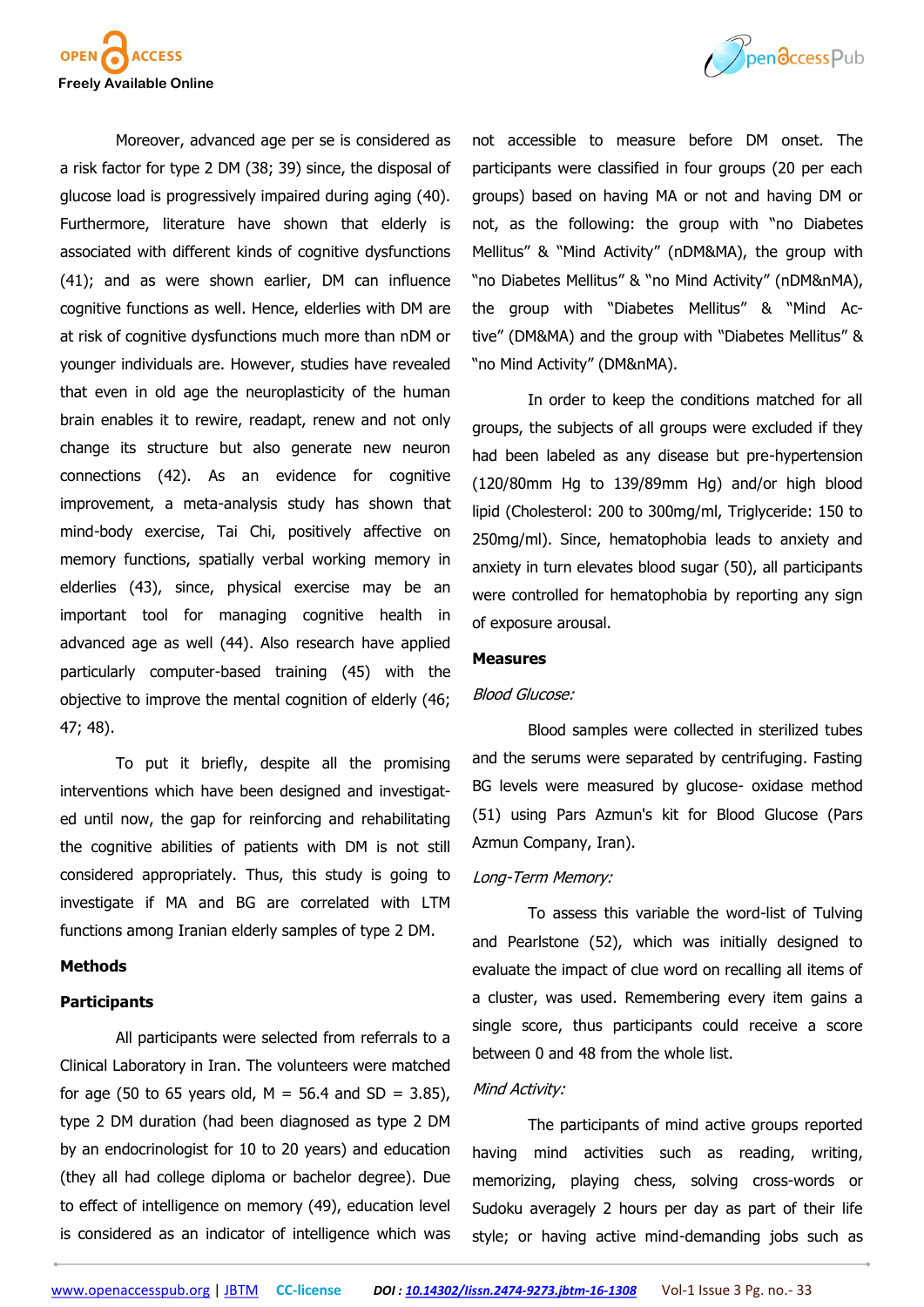



teaching, reading, writing, memorizing, categorizing, organizing, managing, designing, planning, problem solving and calculating.

#### **Procedure**

Subjects were asked to listen carefully to examiner when she was reading the words to them, since they had to remember the words after about 60 minutes [this interval was necessary for synaptic consolidation to form (53)]. During the interval between two stages of listening and remembering, blood samples were collected and the examiner talked to participants about irrelevant subjects in order to prevent them thinking or repeating the words. After 60 minutes, subject were asked to remember and say out the words of every word class when the clue words were presented.

Statistical analyses were performed using Statistical Package for the Social Sciences (SPSS, version 19).

## **Results**

Mean and (standard deviation) on fasting BG concentrations of all groups of nDM&MA, nDM&nMA, DM&MA and DM&nMA are respectively 82.20 (7.04), 83.75 (7.00), 158.45 (42.93), and 162.30 (43.20). Mean and (standard deviation) on LTM scores of all groups with nDM&MA, nDM&nMA, DM&MA and DM&nMA are respectively 36.40 (4.83), 24.90 (4.67), 30.6 (5.51), and 18.55 (4.17).

#### **BG and LTM in subjects with DM**

Through Pearson's Correlation Coefficient, a significant negative correlation was found between BG concentrations and LTM scores  $(r = -0.39, df = 39, p$ < .05) of subjects with DM.

# **Comparing LTM Between groups with DM&nDM, MA&nMA**

Table 1 shows that the results for mean difference of LTM between subjects with DM and nDM was significant ( $P < .001$ ), and also the mean difference of two subjects with MA and nMA was statistically significant ( $P < .0001$ ).

| Table 1. Independent t-test to compare LTM between<br>groups               |    |                  |        |  |
|----------------------------------------------------------------------------|----|------------------|--------|--|
| Groups with                                                                | Df | Mean differences | Sig.   |  |
| DM-nDM                                                                     | 78 | 6.075            | 0.001  |  |
| MA-nMA                                                                     | 78 | 11.775           | 0.0001 |  |
| Abbreviations: Diabetes Mellitus (DM), no Diabetes<br>Mellitus (nDM), Mind |    |                  |        |  |
| I Activity (MA), no Mind Activity (nMA), Long Term                         |    |                  |        |  |
| Memory (LTM).                                                              |    |                  |        |  |

#### **Comparing groups on LTM**

All pair-groups (nDM&MA with nDM&nMA, nDM&nMA with DM&MA, DM&MA with DM&nMA, DM&nMA with nDM&MA, nDM&nMA with DM&nMA, and nDM&MA with DM&MA) were compared on LTM scores by one-way ANOVA which was statistically significant  $[F= 50.38, df = 3-76, P < .0001$ ]. Tukey test was used as the post hoc test and the results are reported in table 2.

As it is shown in the table 2, the LTM scores in the group with nDM&MA were significantly higher than those of the subjects of nDM&nMA. The individuals with DM&MA achieved higher scores in the LTM than individuals with nDM&nMA did and the patients with DM&MA gained higher scores for the LTM than individuals with DM&nMA did. The subjects with DM&nMA scored significantly lower than the group with nDM&MA did on LTM function. Also the higher scores of group with nDM&nMA on LTM function than those of participants with DM&nMA were statistically significant. The last comparison indicated that the individuals with nDM&MA can score significantly higher than the individuals with DM&MA on LTM scores.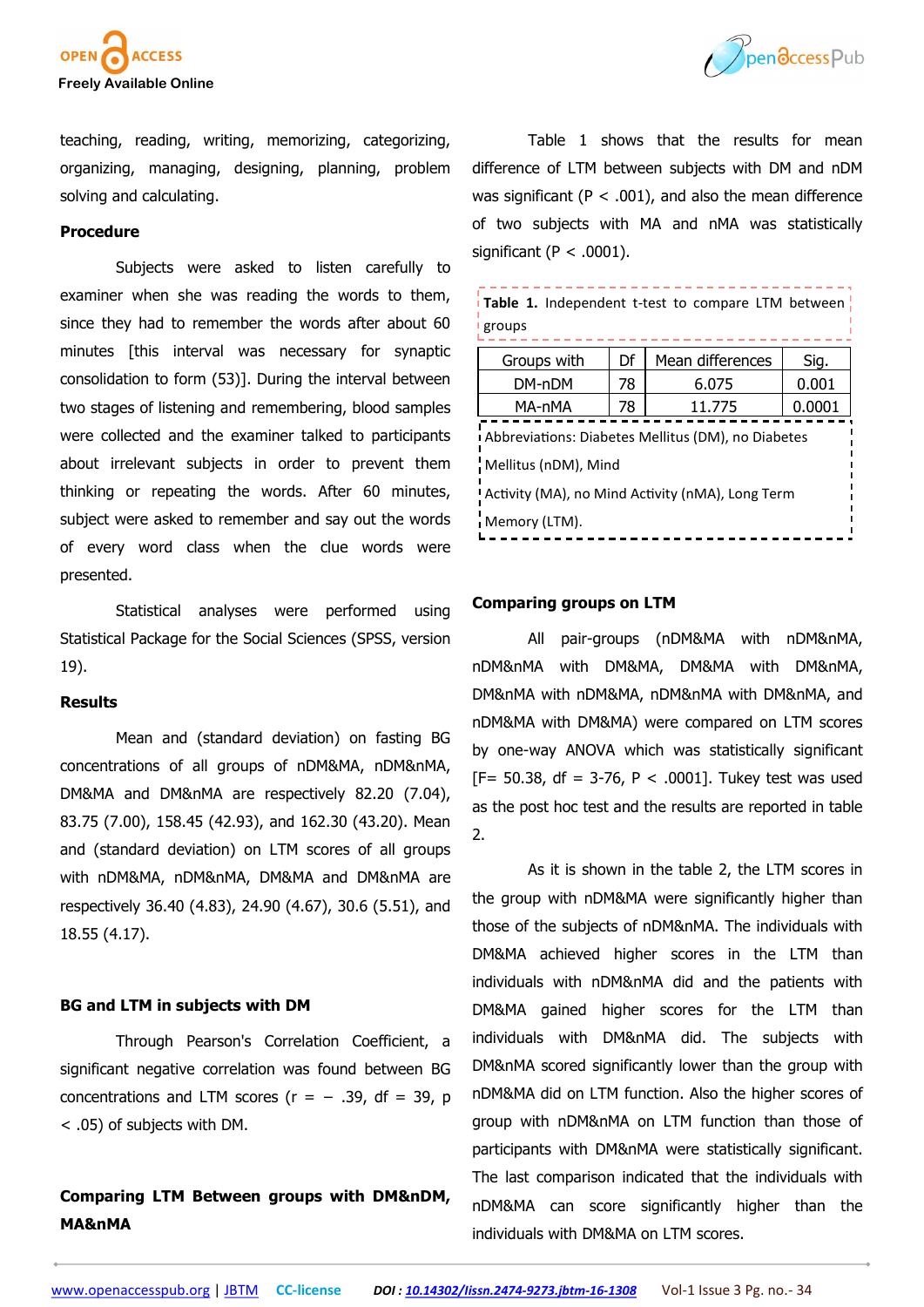



| Groups with                                                                                                                                                                                                                                                                                                                                                                                                                         | Mean differences | Sig.   |  |  |
|-------------------------------------------------------------------------------------------------------------------------------------------------------------------------------------------------------------------------------------------------------------------------------------------------------------------------------------------------------------------------------------------------------------------------------------|------------------|--------|--|--|
| nDM&MA and nDM&nMA                                                                                                                                                                                                                                                                                                                                                                                                                  | 11.5             | 0.0001 |  |  |
| nDM&nMA and DM&MA                                                                                                                                                                                                                                                                                                                                                                                                                   | 5.7              | 0.002  |  |  |
| DM&MA and DM&nMA                                                                                                                                                                                                                                                                                                                                                                                                                    | 12.05            | 0.0001 |  |  |
| nDM&MA and DM&nMA                                                                                                                                                                                                                                                                                                                                                                                                                   | 17.85            | 0.0001 |  |  |
| nDM&nMA and DM&nMA<br>6.35<br>0.0001<br>$P < .0016$ , due to Bonferroni correction in P value,<br>significant level was divided into<br>number of comparison groups $(n=6)$ .<br>Abbreviations: no Diabetes Mellitus & Mind Activity<br>(nDM&MA), no Diabetes Mellitus & no<br>! Mind Activity (nDM&nMA), Diabetes Mellitus & Mind<br>Activity (DM&MA), Diabetes<br>Mellitus & no Mind Activity (DM&nMA), Long Term<br>Memory (LTM) |                  |        |  |  |

# **Table 2.** Tukey test to compare LTM between groups

#### **Discussion**

This study aimed to investigate the relationship of LTM function and BG concentrations in individuals with DM type 2 and found the correlation negatively meaningful. Also the LTM difference between the subjects with DM and nDM was considered, which indicated that LTM function is stronger in nDM individuals in comparison to individuals with DM. Moreover, the LTM function between individuals with MA and nMA was considered and found stronger in groups with MA than those with nMA. The mean differences between LTM function of all groups of nDM&MA with nDM&nMA, nDM&nMA with DM&MA, DM&MA with DM&nMA, DM&nMA with nDM&MA, nDM&nMA with DM&nMA, and nDM&MA with DM&MA were statistically significant indicating that the LTM of individuals with nDM&MA operates better in comparison with the LTM individuals with nDM&nMA, DM&nMA and DM&MA; and the LTM function in the group with DM-nMA is weaker than both groups with nDM-nMA and DM-MA. The most important and challenging finding of this study is stronger LTM of individuals with DM-MA in comparison to the participants with nDM-nMA.

Present study's findings showed that there is a negative association between level of BG and LTM function in type 2 DM, which means that LTM function declines as BG levels increase in patients with DM which had been left almost uninvestigated. Thus, this finding alerts investigators and physicians about DM disease: the higher uncontrolled BG concentrations, the weaker LTM function.

Also, current study found that comparing the groups with DM and nDM on LTM was meaningful, which means that LTM performs better in individuals with nDM than individuals with DM. Moreover, LTM of individuals with nDM&MA operated better in comparison with LTM of individuals with DM&MA. Also the group with nDM&nMA scores was better than those of individuals with DM&nMA. These results are representing the DMinduced harmful consequences in the cognitive functions domain. Similar to the findings of Coker & Shumaker (17), Elias and colleagues (21), Ho et al. (16), Leung & Bryant (19), McNay et al. (14) and Wataria et al. (18), this study demonstrated that individuals with DM suffer from more cognitive dysfunctions in comparison to people with nDM. Briefly, weaker performance of the groups with DM on LTM function, reveals that considera-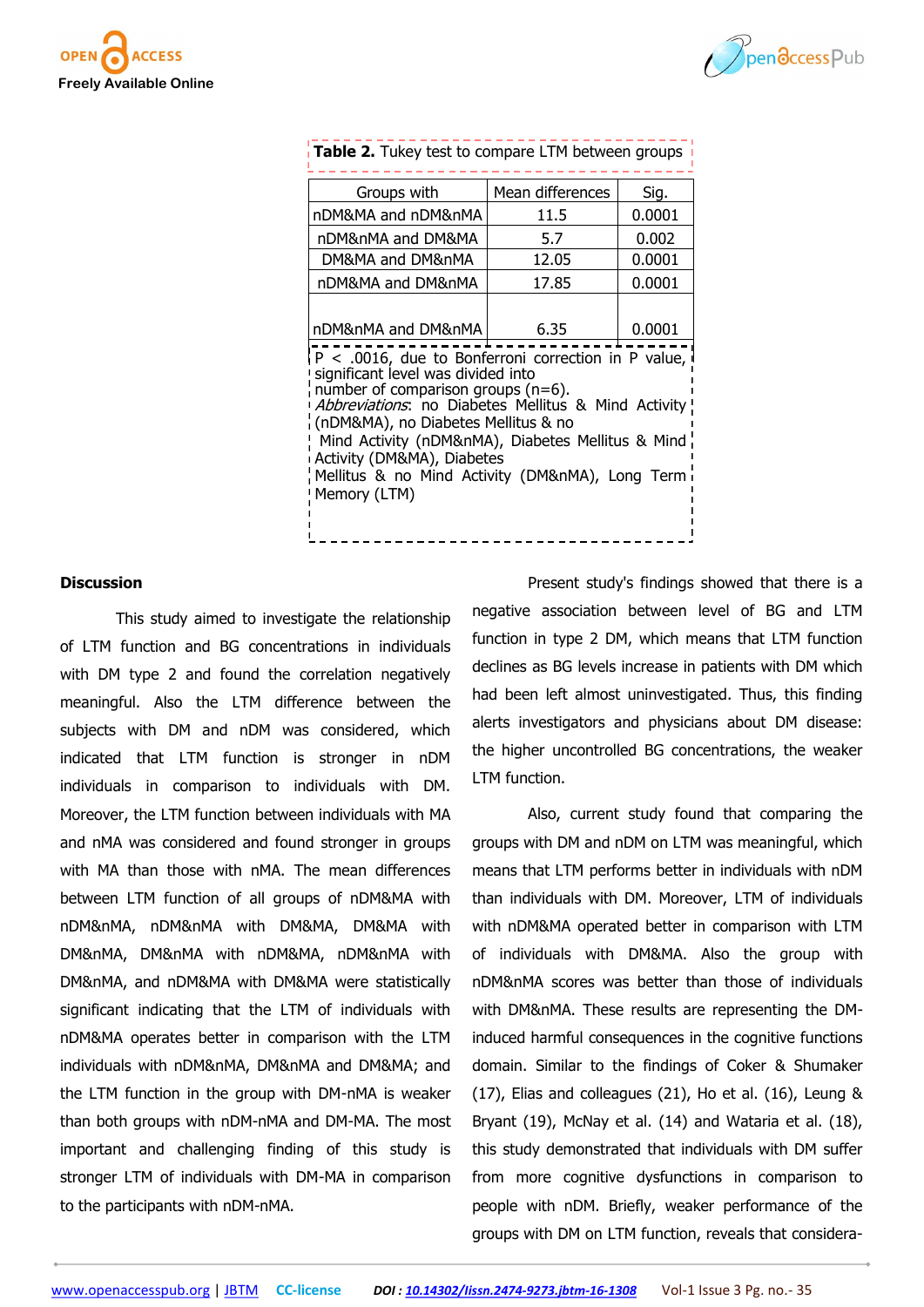



ble DM- induced long term memory dysfunction, prioritize the people with DM for rehabilitation and prevention programs, especially when DM is synchronized with advanced age.

The LTM was compared between individuals with MA and nMA to see if MA is associated with memory function. Since the results found the group with MA performing highly better in LTM than the group with nMA, it can be concluded that high levels of MA in elderly is expected to be accompanied with better functions in LTM. This is compatible with the results of previous studies (46; 45; 47; 48; 43) who found MA associated with better function in cognitive and memory tasks in correlational and interventional models. Furthermore, these results are matched with better function of individuals with nDM&MA than people with nDM&nMA on LTM which is considered in current study. In addition, in comparing of subjects with DM&MA with individuals with DM&nMA on LTM function, a similar pattern was dominated. Therefore, when two groups are being compared, regardless of having DM or not, the MA side performs better on LTM tasks than nMA side.

LTM function in nDM&MA subjects was much better than that of DM&nMA participants. This finding is compatible with previous studies about DM impairments on cognitive function (17; 16; 19; 14; 18) and MA on LTM (46; 45; 47; 48; 43). Since people with DM&nMA are shown to be associated with two different sources of cognitive impairments (Diabetes Mellitus and mind inactivity) at the same time, they can be assumed to be more irritable to any kind of cognitive dysfunction.

The most challenging finding of the current study is that subjects with DM&MA showed stronger LTM than the group with nDM&nMA. It may be inferred that the relationship between LTM and MA is stronger than that of LTM with DM. This means that MA may soothe the harmful effects of DM. While these findings are promising, due to the method of this study, it is not possible to attribute better LTM functions to MA. Hence,

the results lead us to conclude that keeping minds active in elderly is highly beneficial for individuals with DM and also individuals with nDM, since it is associated with better LTM function.

It is acknowledged that the frequent excluding criteria of this study may have reduced the study's sample size. Also, the researchers did not have access to intelligence level of subjects with DM before DM onset to control intelligence effects on LTM appropriately. In addition, the whole mechanism of memory includes interaction of several parts and types of memory, while this study investigated single type of LTM. The investigator are also aware of limited interval time between "word reading to subjects" and "asking them to recall the words" which was not unavoidable due to the time limitation of subjects. Moreover, this study was designed as a correlation and could not reveal the possible moderator role of MA for DM- induced LTM dysfunction. These points limit the present study that can be addressed in future studies.

In conclusion, the weaker BG control in patients with DM, the higher LTM dysfunction; and LTM function is in close relationship with DM (negatively) and MA (positively). Patients with DM and nDM individuals who have their minds active in elderly, may less likely confront LTM dysfunction than matched groups who do not have active minds. It means, MA as a DSMS is positively associated with LTM function in patients with DM who are at risk of cognitive dysfunctions.

#### **Declaration of Conflicting Interests**

"None Declared".

## **References**

- 1. Hall, J. (2011). Guyton and Hall Textbook of Medical Physiology. United States: Saunders.
- 2. Tripathy, B.B. & Tripathy, D. (2012). Pathogenesis of type 2 Diabetes. In B.B. Tripathy (Ed.), RSSDI textbook of diabetes mellitus (pp. 223-250). New Delhi: Jaypee Brothers Medical Publishers.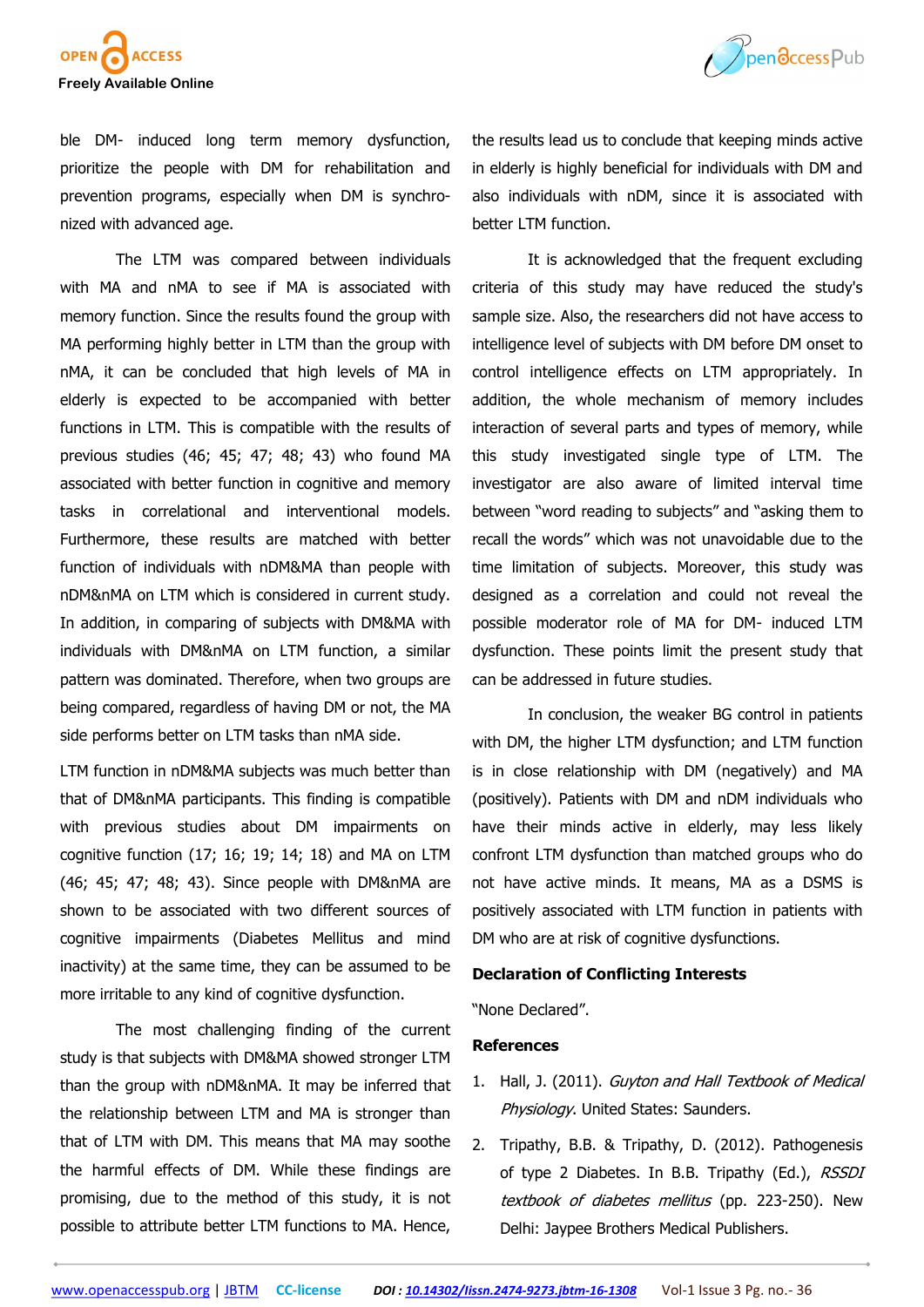

- Pendccess Pub
- 3. Sarwar, N., Gao, P., Seshasai, S.R., Gobin, R., Kaptoge, S., Di Angelantonio, E., Ingelsson, E., Lawlor, D.A., Selvin, E., Stampfer, M., Stehouwer, C.D., Lewington, S., Pennells, L., Thompson, A., Sattar, N., White, I.R., Ray, K.K., Danesh, J. (2010). Diabetes mellitus, fasting blood glucose concentration, and risk of vascular disease: A collaborative meta-analysis of 102 prospective studies. The Lancet, 375(9733), 2215–2222. Doi: http:// dx.doi.org/10.1016/S0140- 6736(10)60484-9
- 4. Nagi, D.k. (2012). Impaired Glucose Tolerance and Impaired Fasting Blood Glucose. In B.B. Tripathy (Ed.), RSSDI textbook of diabetes mellitus (pp. 148- 160). New Delhi: Jaypee Brothers Medical Publishers.
- 5. Mankovsky, B.N. & Ziegler, D. (2004). Stroke in patients with diabetes mellitus. Diabetes/metabolism research and reviews, 20(4), 268-87. Doi: 10.1002/ dmrr.490 Martinez, M.S., Augusto Blanco, A., Castell, M.V., Misis, A.G., Montalvo, J.I.G., Zunzunegui,
- 6. Gross, J.L., Azevedo, M.J., Silveiro, S.P., Canani, L.H., Caramori, M.L., Zelmanovitz, T., (2005). Diabetic Nephropathy: Diagnosis, Prevention, and Treatment. Diabetes Care, 28(1), 164-176. http:// dx.doi.org/10.2337/diacare.28.1.164
- 7. Azizi-Soleiman, F., Heidari-Beni, M., Ambler, G., Omar, R., Amini, M., Hosseini, S.M. (2015). Iranian Risk Model as a Predictive Tool for Retinopathy in Patients with Type 2 Diabetes. Canadian Journal of Diabetes, 39(5), 358–363. Doi: 10.1016/ j.jcjd.2015.01.290
- 8. Tabibiazar, R. & Edelman, S.V. (2003). Silent Ischemia in People with Diabetes: A Condition That Must Be Heard. Clinical Diabetes, 21(1), 5-9. Doi: http://dx.doi.org/10.2337/diaclin.21.1.5
- 9. Han, A.C., Thien, K.O., Sen, H.T. (2015). Four limb amputations due to peripheral gangrene from

Inotrope use– Case report and review of the literature. International Journal of Surgery Case Reports, 14, 63–65. Doi: 10.1016/j.ijscr.2015.07.012

- 10. Tripathy, B.B. (2012). Definition, Diagnosis and Classification. In B.B. Tripathy (Ed.), RSSDI textbook of diabetes mellitus (pp. 121-140). New Delhi: Jaypee Brothers Medical Publishers.
- 11. Rizzo, M.R., Sasso, F.C., Marfella, R., Siniscalchi, M., Paolisso, P., Carbonara, O., Capoluongo, M.C., Lascar, N., Pace, C., Sardu, C., Passavanti, B., Barbieri, M., Mauro, C., Paolisso, G. (2015). Autonomic dysfunction is associated with brief episodes of atrial fibrillation in type 2 diabetes. Journal of Diabetes and its Complications, 29(1), 88- 92. DOI: 10.1016/j.jdiacomp.2014.09.002
- 12. Samuels, S.C. & Neugroschl, J.A. (2009). Delirium. In B.J. Sadock, V.A. Sadock, R. Pedro (Ed). Kaplan and Sadock's Comprehensive Textbook of Psychiatry (pp. 1054-1068). Philadelphia: Lippincott Williams & Wilkins.
- 13. Yau, P.L., Javier, D., Tsui, W., Sweat, V., Bruehl, H., Borod, J.C., Convit, A. (2009). Emotional and neutral declarative memory impairments and associated white matter microstructural abnormalities in adults with type 2 diabetes. Psychiatry Research: Neuroimaging, 174(3), 223- 230. Doi: 10.1016/ j.pscychresns.2009.04.016
- 14. McNay, E.C, Andrew K. Recknagel, A.K., (2011). Brain insulin signaling: A key component of cognitive processes and a potential basis for cognitive impairment in type 2 diabetes. Neurobiology of Learning and Memory, 96(3), 432-442. Doi: 10.1016/j.nlm.2011.08.005
- 15. Convit, A., Rueger, M., Wolf, O.T. (2009). Diabetes Type 2 and Stress: Impact on Memory and the Hippocampus. Encyclopedia of Neuroscience, 3, 503 –509.
- 16. Ho, N., Sommers, M.S., Lucki, I. (2013). Effects of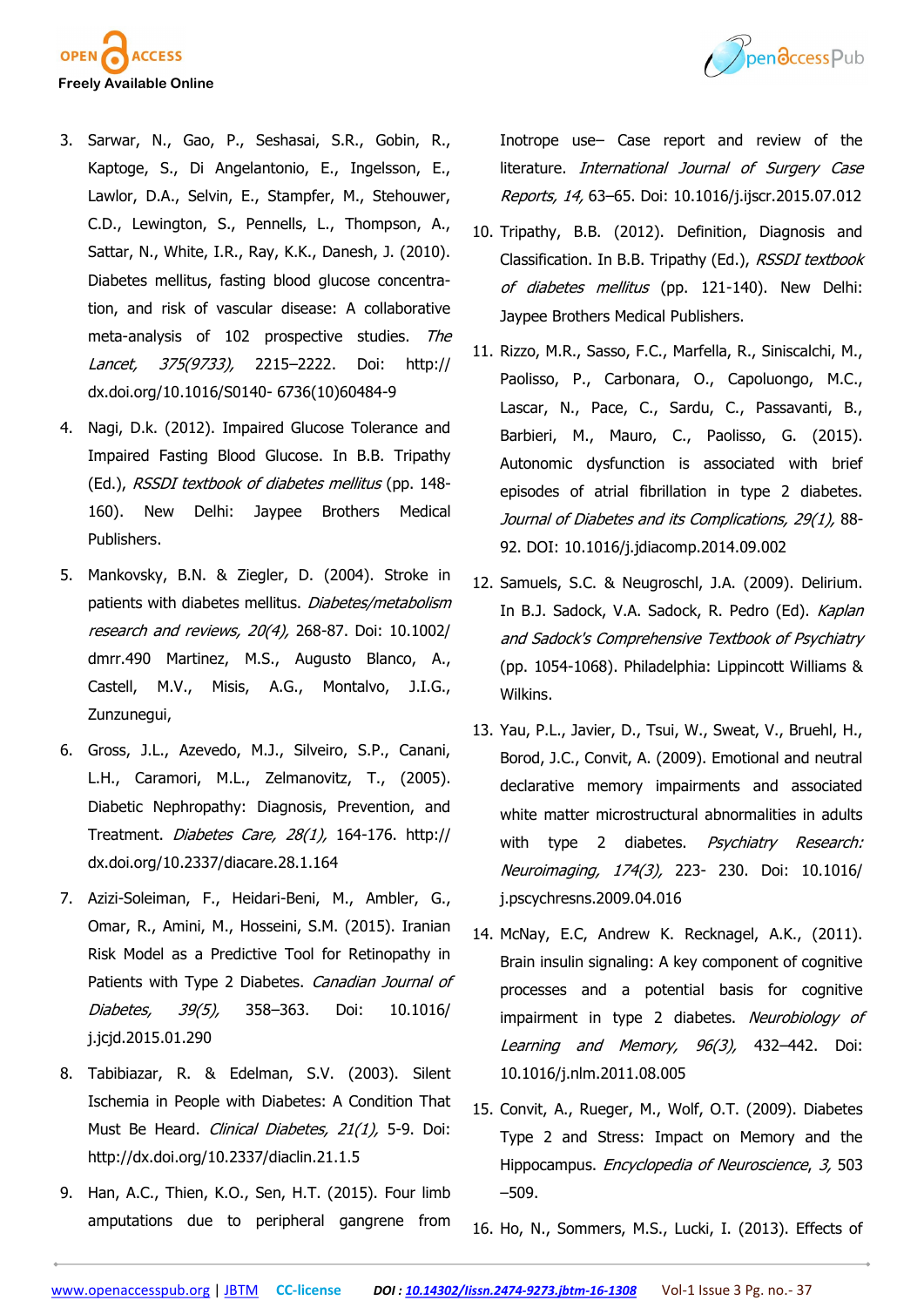



diabetes on hippocampal neurogenesis: Links to cognition and depression. Neuroscience & Biobehavioral Reviews, 37(8), 1346–1362. Doi: 10.1016/j.neubiorev.2013.03.010.

- 17. Coker, L.H,, Shumaker, S.A. (2003). Type 2 diabetes mellitus and cognition: An understudied issue in women's health. Journal of Psychosomatic Research, 54(2), 129–139.
- 18. Wataria, K., Letamendic, A., Elderkin-Thompsona, V., Haroond, E., Millera, J., Darwinb, C., Kumara, A., (2006). Cognitive function in adults with type 2 diabetes and major depression. Archives of Clinical Neuropsychology, 21(8), 787–796. Doi: http:// dx.doi.org/10.1016/j.acn.2006.06.014
- 19. Leung, P., Bryant, R.A. (2000). Autobiographical memory in diabetes mellitus patients. Journal of Psychosomatic Research, 49(6), 435-438. Doi: http://dx.doi.org/10.1016/S0022-3999(00)00192- 6
- 20. Ryan, C.M. (2005). Diabetes, aging, and cognitive decline. Neurobiology of Aging, 26(1), 21-25. Doi: http://dx.doi.org/10.1016/ j.neurobiolaging.2005.09.006
- 21. Elias, M.F., Elias, P.K., Sullivan, L.M., Wolf, P.A., D'Agostino, R.B. (2005). Obesity, diabetes and cognitive deficit: The Framingham Heart Study. Neurobiology of Aging, 26(1), 11-16. DOI: 10.1016/ j.neurobiolaging.2005.08.019
- 22. Tuomilehto, J., Lindstrom, J., Eriksson, J.G., Valle, T.T., Hamalainen, H., Ilanne-Parikka, P., Keinanen-Kiukaanniemi, S., Laakso, M., Louheranta, A., Rastas, M., Salminen, V., Aunola, S., Cepaitis, Z., Moltchanov, V., Hakumaki, M., Mannelin, M., Martikkala, V., Jouko Sundvall, J., Uusitupa, M. (2001). Finnish Diabetes Prevention Study Group. Prevention of type 2 diabetes mellitus by changes in lifestyle among subjects with impaired glucose tolerance. The New England Journal of Medicine, 344, 1343-1350. Doi: 10.1056/

#### NEJM200105033441801

- 23. Knowler, W.C., Barrett-Connor, E., Fowler, S.E., Hamman, R.F., Lachin, J.M., Walker, E.A., Nathan, D.M. (2002). Diabetes Prevention Program Research Group. Reduction in the incidence of type 2 diabetes with lifestyle intervention or metformin. The New England Journal of Medicine, 346(6), 393-403. Doi: 10.1056/NEJMoa012512
- 24. Diabetes Prevention Program Research Group (2009). 10-year follow-up of diabetes incidence and weight loss in the Diabetes Prevention Program Outcomes Study. The Lancet, 374(9702), 1677- 1686. Doi: http://dx.doi.org/10.1016/S0140-6736 (09)61457-4
- 25. Saito, T., Watanabe, M., Nishida, J., Izumi, T., Omura, M., Takagi, T., Fukunaga, R., Bandai, Y., Tajima, N., Nakamura, Y., Ito, M. (2011). Zensharen Study for Prevention of Lifestyle Diseases Group. Lifestyle modification and prevention of type 2 diabetes in overweight Japanese with impaired fasting glucose levels: a randomized controlled trial. Archives of internal medicine, 171(15), 1352-1360. Doi: 10.1001/archinternmed.2011.275.
- 26. Gong, Q., Gregg, E.W., Wang, J., An, Y., Zhang, P., Yang, W., Li, H., Li, H., Jiang, Y., Shuai, Y., Zhang, B., Zhang, J., Gerzoff, R.B., Roglic, G., Hu, Y., Li, G., Bennett, P.H. (2011). Long-term effects of a randomised trial of a 6-year lifestyle intervention in impaired glucose tolerance on diabetes related microvascular complications: the China Da Qing Diabetes Prevention Outcome Study. Diabetologia, 54(2), 300-307. DOI: 10.1007/s00125-010-1948-9
- 27. Li, G., Zhang, P., Wang, J., Gregg, E.W., Yang, W., Gong, Q., Li, H., Li, H., Jiang, Y., An, Y., Shuai, Y., Zhang, B., Zhang, J., Thompson, T.J., Gerzoff, R.B., Roglic, G., Hu, Y., Bennett, P.H. (2008). The longterm effect of lifestyle interventions to prevent diabetes in the China Da Qing Diabetes Prevention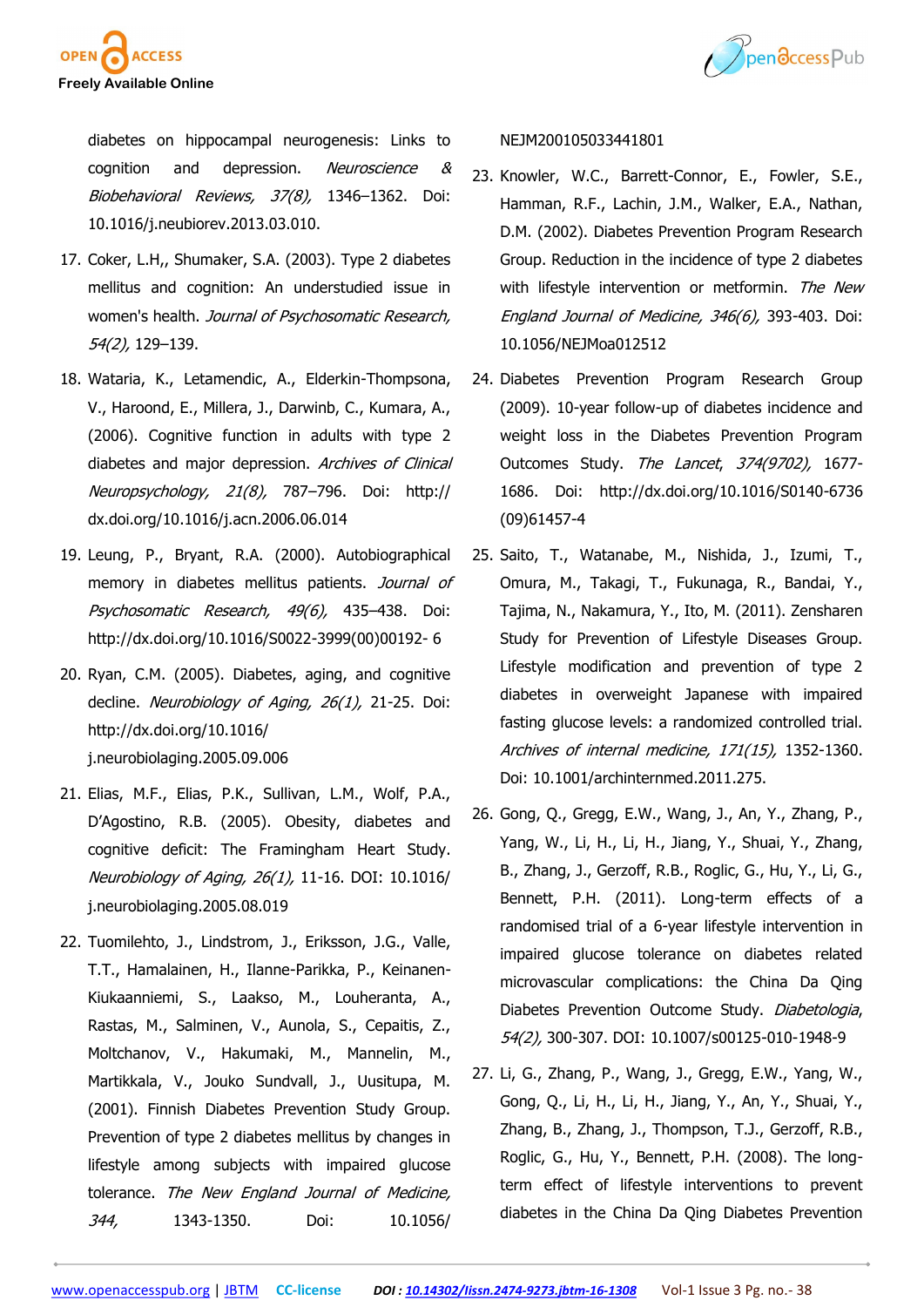

Pendccess Pub

Study: a 20-year follow-up study. The Lancet, 371 (9626), 1783-1789. Doi: http://dx.doi.org/10.1016/ S0140-6736(08)60766-7

- 28. UK Prospective Diabetes Study (UKPDS) Group (1998). Intensive blood-glucose control with sulphonylureas or insulin compared with conventional treatment and risk of complications in patients with type 2 diabetes (UKPDS 33). The Lancet, 352 (9131), 837–853.
- 29. Chodosh, J., Morton, S.C., Mojica, W., Maglione, M., Suttorp, M.J., Hilton, L., Rhodes, S., Shekelle, P. (2005). Meta-analysis: chronic diseases selfmanagement programs for older adults. Annals of Internal Medicine, 143(6), 427-458.
- 30. Haas, L., Maryniuk, M., Beck, J., Cox, C.E., Duker, P., Edwards, L., et al. (2012). National Standards for Diabetes Self-Management Education and Support. Diabetes Care, 35(11), 2393- 2401.
- 31. Bowen, M.E., & Rothman, R.L. (2010). Multidisciplinary management of type 2 diabetes in children and adolescents. Journal of Multidisciplinary Health care, 28(3), 113-124.
- 32. Powers, M.A., Bardsley, J., Cypress, M., Duker, P., Funnell, M.M., Fischl, A.H., et al. (2015). Diabetes Self-management Education and Support in Type 2 Diabetes: A Joint Position Statement of the American Diabetes Association, the American Association of Diabetes Educators, and the Academy of Nutrition and Dietetics. Diabetes Care, 38(7), 1372-1382. http://dx.doi.org/10.2337/dc15-0730
- 33. Bodenheimer, T., Lorig, K., Holman, H., Grumbach, K. (2002). Patient self-management of chronic disease in primary care. Journal of the American Medical Association, 288(19), 3470-3475.
- 34. Deakin, T., McShane, C.E., Cade, J.E., Williams, R.D. (2005). Review: group based education in selfmanagement strategies improves outcomes in type 2 diabetes mellitus. The Cochrane database of

systematic reviews, 18(2), CD003417. Doi: 10.1002/14651858.CD003417.pub2

- 35. Gary, T.L., Genkinger, J.M., Guallar, E., Peyrot, M., Brancati, F.L. (2003). Meta-analysis of randomized educational and behavioral interventions in type 2 diabetes. The Diabetes Educator, 29(3), 488-501.
- 36. Norris, S.L., Engelgau, M.M., Naranyan, K.M. (2001). Effectiveness of self-management training in type 2 diabetes: a systematic review of randomized controlled trials. Diabetes Care, 24(3), 561-587.
- 37. Norris, S.L., Lau, J., Smith, S.J., Schmid, C.H., Engelgau, M.M. (2002). Self-management education for adults with type-2 diabetes: a meta-analysis of the effect on glycemic control. Diabetes Care, 25(7), 1159-1171. Doi: http://dx.doi.org/10.2337/ diacare.25.7.1159
- 38. Fletcher, B., Gulanick, M., Lamendola, C. (2002). Risk factors for type 2 diabetes mellitus. Journal of Cardiovascular Nursing, 16(2), 17-23.
- 39. Sánchez Martínez, M., Blanco, A., Castell, M.V., Gutiérrez Misis, A., González Montalvo, J.I., Zunzunegui, M.V., Otero, A. (2014). Diabetes in older people: Prevalence, incidence and its association with medium- and long-term mortality from all causes. Atencion Primaria, 46(7), 376-384. Doi: 10.1016/j.aprim.2013.12.004
- 40. Panda, N.C. (2012). Intermediary Metabolism and Hormonal Regulation. In B.B. Tripathy (Ed.), RSSDI textbook of diabetes mellitus (pp. 43-67). New Delhi: Jaypee Brothers Medical Publishers.
- 41. Luo, L., & Fergus, C. (2008). Aging and Memory: A Cognitive Approach. Canadian Journal of Psychiatry, 53(6), 346-353.
- 42. Rakic, P. (2002). "Neurogenesis in adult primate neocortex: an evaluation of the evidence". Nature Reviews Neuroscience, 3(1), 65-71. Doi: 10.1038/ nrn700